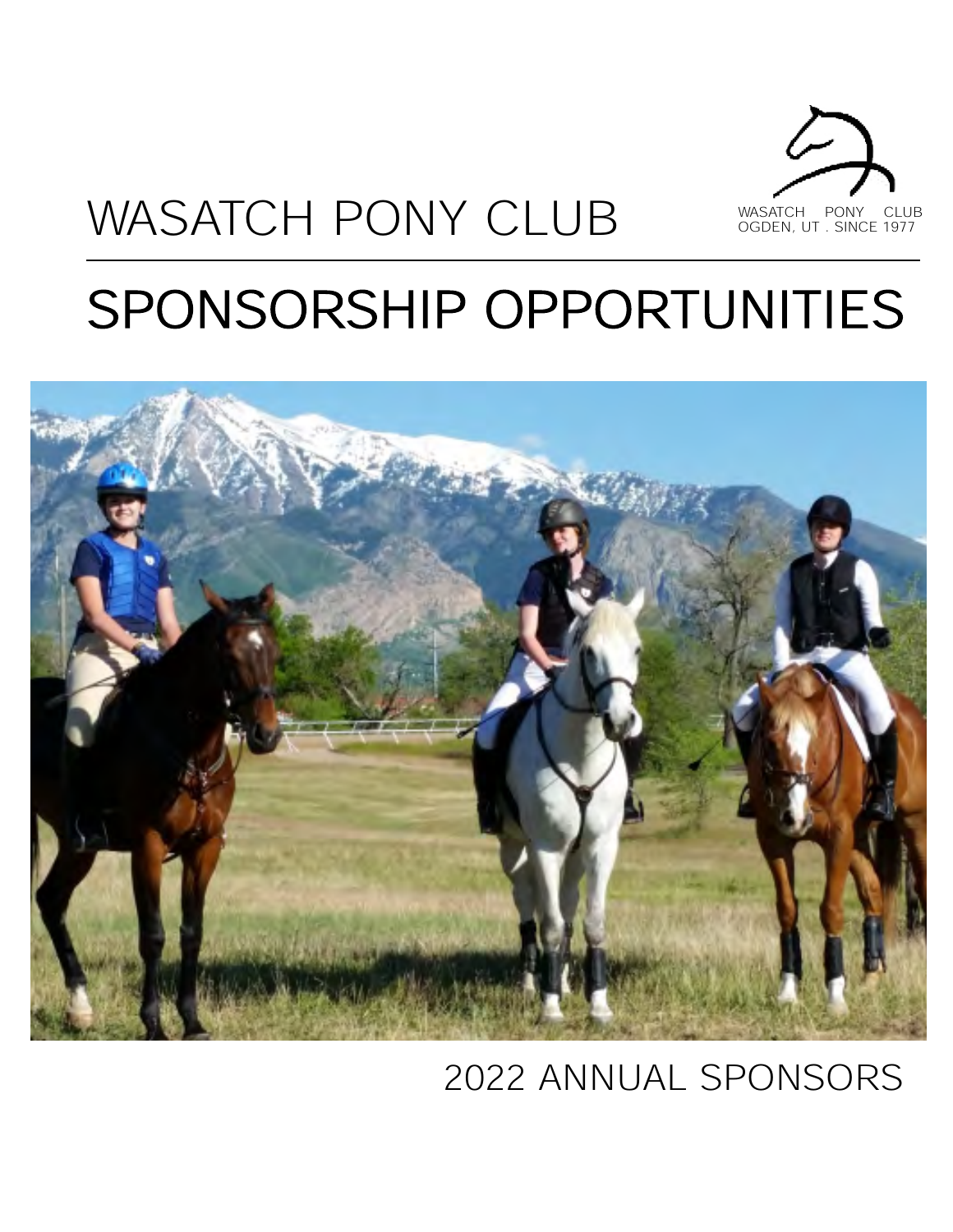## WASATCH PONY CLUB BECOME A SPONSOR WASATCH PONY CLUB



WHO WE ARE: Wasatch Pony Club (WPC) is a local chapter of the United States Pony Club. It is a 501(c)3 non-profit organization for young people, dedicated to affording its members the highest level of equine education and competition. WPC members are the stewards of the Golden Spike cross country course in Ogden, Utah. The course provides important riding opportunities for both western and english riders of all ages.

#### WHY YOU SHOULD BE AN ANNUAL SPONSOR:

WPC holds three high profile events annually which are popular with eventers throughout Utah and surrounding areas. These events bring together riders, trainers and vendors to provide a fun competition and learning experience at the Golden Spike Event Center. Being a sponsor of WPC brings high visibility during these events:

SPRING CHICKEN EVENT at the end of May, is a one day, three phase schooling show with dressage, show jumping and cross country. Riders love this event to get ready for show season. MAY 14 2022

 $JUNE$   $^{10-12}$  GOLDEN SPIKE HORSE TRIALS is a 2 day USEA nationally rated event. Typically held in June, WPC brings in nationally recognized judges and eventers from across the region come to compete and rank in these national trials.

FALL PUMPKIN EVENT is held in September and is a one day, three phase schooling show held at Golden Spike with dressage, show jumping and cross country. SEPT  $_{2022}^9$ 

PLATINUM OR GOLD sponsorship brings high visibility to riders of the Golden Spike Cross Country Course all year long!

#### YOU'LL LOVE BEING A WPC ANNUAL SPONSOR! SEE LEVELS & BENEFITS ON NEXT PG.

#### YES! I WANT TO BE AN ANNUAL SPONSOR OF WASATCH PONY CLUB AT THE LEVEL OF:

| PLATINUM $-$ \$3,000                                           | BRONZE/DIVISION - \$300 | IN-KIND                                                                                                                   |  |  |  |  |  |
|----------------------------------------------------------------|-------------------------|---------------------------------------------------------------------------------------------------------------------------|--|--|--|--|--|
| $GOLD - $1,000$                                                | <b>INTRO</b> - \$100    | <b>OTHER DONATION</b>                                                                                                     |  |  |  |  |  |
| <b>SILVER</b> - \$500                                          | FAMILY $-$ \$50         | Payments: Wasatch Pony Club<br>c/o Ruth Beebe<br>PO Box 583 . Willard, UT 84340<br>Or pay online: www.wasatchponyclub.com |  |  |  |  |  |
| Contact Name                                                   |                         |                                                                                                                           |  |  |  |  |  |
| Company Name                                                   |                         |                                                                                                                           |  |  |  |  |  |
| Address                                                        |                         |                                                                                                                           |  |  |  |  |  |
| Email Address                                                  |                         |                                                                                                                           |  |  |  |  |  |
| Telephone<br>Website                                           |                         |                                                                                                                           |  |  |  |  |  |
| Credit Card - PAY<br>Payment:<br>visit www.wasatchponyclub.com | Cash<br><b>ONLINE!</b>  | Invoice<br>Check, payable to<br>Wasatch Pony Club<br>benefits begin upon<br>payment received                              |  |  |  |  |  |

YOUR SPONSORSHIP MAY BE TAX DEDUCTIBLE. WASATCH PONY CLUB IS A 501(C)3 NON-PROFIT ORGANIZATION. LET US KNOW IF YOU NEED A RECEIPT.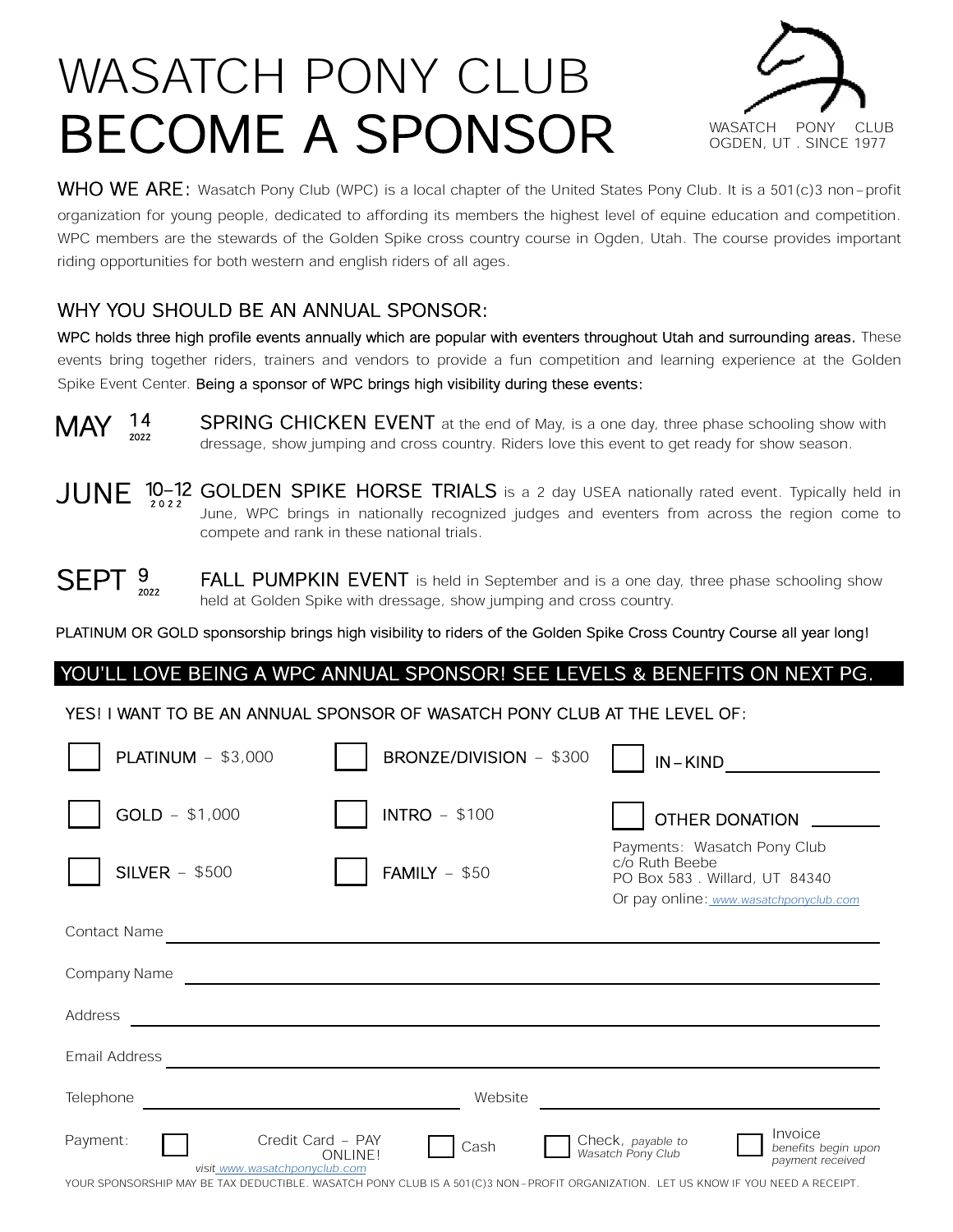### ANNUAL SPONSOR LEVELS

Annual Sponsor benefits remain in effect for the full year in which they were purchased.

#### ANNUAL SPONSORSHIPS ARE VALID FOR ALL THREE 2022 WPC EVENTS:

SPRING CHICKEN EVENT GOLDEN SPIKE HORSE TRIALS GREAT FALL PUMPKIN EVENT



| <b>Annual Sponsor</b><br><b>BENEFITS</b>                                                                                         | <b>PLATINUM</b>              | <b>GOLD</b>  | <b>SILVER</b><br><b>Division</b><br>Sponsor | <b>BRONZE</b><br><b>Division</b><br>Sponsor | <b>INTRO</b>    | <b>FAMILY</b>  |
|----------------------------------------------------------------------------------------------------------------------------------|------------------------------|--------------|---------------------------------------------|---------------------------------------------|-----------------|----------------|
| <b>Full Annual Sponsor</b>                                                                                                       | \$3,000                      | \$1,000      | \$500                                       | \$300                                       | \$100           | \$50           |
| Company name or logo affixed<br>to Cross Country Jump*<br>displayed during 2022 events                                           |                              | X            |                                             |                                             |                 |                |
| Company<br>logo<br>name<br><b>or</b><br>on<br>sponsor<br>2x4'<br>Stadium<br>Jumping Banner<br>displayed<br>at<br>all 2022 events |                              |              | X                                           |                                             |                 |                |
| Jump naming rights, announced at<br>show & shown in event programs                                                               | X                            | X            |                                             |                                             |                 |                |
| Division naming rights,** announced<br>at show & in event programs                                                               | X                            | X.           | X.                                          | X                                           |                 |                |
| 2022 Exclusive: RV Electric-only<br>Hookups at Barn A for GSHT                                                                   | X                            | X            | X                                           |                                             |                 |                |
| Ad in all 2022 event programs                                                                                                    | <b>Full Page</b><br>on Cover | Full<br>Page | Half<br>Page                                | <b>Third</b><br>Page                        | Quarter<br>Page | Eighth<br>Page |
| Logo displayed on all 2022 event<br>email communication                                                                          | X                            | X            | X                                           | X                                           |                 |                |
| Company booth at all 2022 events                                                                                                 | X                            | X            | X                                           | X                                           |                 |                |
| Priority pass for SJ practice rounds<br>(rounds purchased separately)                                                            | X                            | X            | X                                           | $\sf X$                                     |                 |                |
| Logo displayed on WPC website                                                                                                    | X                            | X            | X                                           | X                                           | X               |                |
| Logo displayed at Golden Spike<br>Cross Country Course on info sign                                                              | X                            | X            | X                                           | X                                           | X               |                |
| Marketing materials (provided by<br>sponsor) in competitor's packet                                                              | X                            | X            | X                                           | X                                           | X               |                |

SPONSORSHIP MAY BE TAX DEDUCTIBLE. WASATCH PONY CLUB IS A 501(C)3 NON-PROFIT ORGANIZATION. LET US KNOW IF YOU NEED DOCUMENTATION.

WE ARE OPEN TO IN-KIND SPONSORSHIPS. Contact Jill Mayer to discuss: jill.mayer@gmail.com 801.510.8084

\* Existing cross country jumps selected by sponsor on a "first to sponsor" basis.

\*\* Division naming rights on a "first to sponsor" basis.